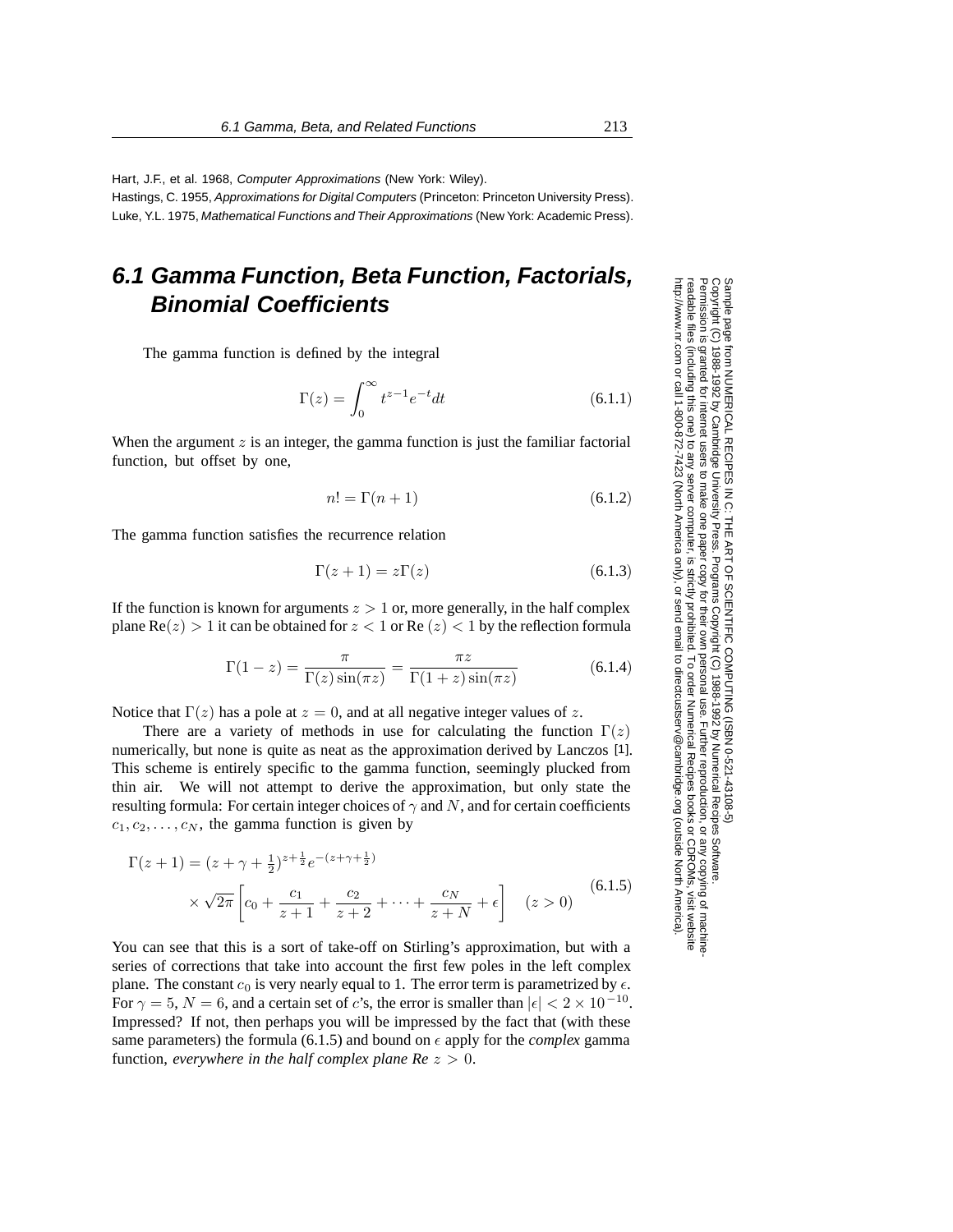It is better to implement  $\ln \Gamma(x)$  than  $\Gamma(x)$ , since the latter will overflow many computers' floating-point representation at quite modest values of  $x$ . Often the gamma function is used in calculations where the large values of  $\Gamma(x)$  are divided by other large numbers, with the result being a perfectly ordinary value. Such operations would normally be coded as subtraction of logarithms. With (6.1.5) in hand, we can compute the logarithm of the gamma function with two calls to a logarithm and 25 or so arithmetic operations. This makes it not much more difficult than other built-in functions that we take for granted, such as  $\sin x$  or  $e^x$ :

```
#include <math.h>
float gammln(float xx)
Returns the value \ln[\Gamma(x\bar{x})] for \bar{x}\bar{x} > 0.
{
    Internal arithmetic will be done in double precision, a nicety that you can omit if five-figure
    accuracy is good enough.
    double x,y,tmp,ser;
    static double cof[6]={76.18009172947146,-86.50532032941677,
        24.01409824083091,-1.231739572450155,
        0.1208650973866179e-2,-0.5395239384953e-5};
    int j;
    y=x=xx;
    tmp=x+5.5;
    tmp = (x+0.5)*log(tmp);ser=1.000000000190015;
    for (j=0; j<=5; j++) ser += \text{cof}[j]/++y;return -tmp+log(2.5066282746310005*ser/x);
}
```
How shall we write a routine for the factorial function  $n!$ ? Generally the factorial function will be called for small integer values (for large values it will overflow anyway!), and in most applications the same integer value will be called for many times. It is a profligate waste of computer time to call  $\exp(\text{gamma}(n+1.0))$ for each required factorial. Better to go back to basics, holding gammln in reserve for unlikely calls:

```
#include <math.h>
float factrl(int n)
Returns the value n! as a floating-point number.
{
    float gammln(float xx);
    void nrerror(char error_text[]);
    static int ntop=4;
    static float a[33]={1.0,1.0,2.0,6.0,24.0}; Fill in table only as required.
    int j;
    if (n < 0) nrerror("Negative factorial in routine factrl");
    if (n > 32) return exp(gammln(n+1.0));Larger value than size of table is required. Actually, this big a value is going to overflow
    on many computers, but no harm in trying.<br>while (ntop \le n) {
                                                           Fill in table up to desired value.
        j=ntop++;
        a[ntop]=a[j]*ntop;
    }
    return a[n];
}
```
Copyright (C) 1988-1992 by Cambridge University Press.Sample page from NUMERICAL RECIPES IN C: THE ART OF SCIENTIFIC COMPUTING (ISBN 0-521-43108-5) http://www.nr.com or call 1-800-872-7423 (North America only),readable files (including this one) to any serverPermission is granted for internet users to make one paper copy for their own personal use. Further reproduction, or any copyin computer, is strictly prohibited. To order Numerical Recipes booksPrograms Copyright (C) 1988-1992 by Numerical Recipes Software. SCIENTIFIC COMPUTING or send email to directcustserv@cambridge.org (outside North America). email to directcustserv@cambridge.org (outside North America). COMPUTING (ISBN 0-521-43108-5)<br>tt (C) 1988-1992 by Numerical Recipes Software.<br>personal use. Further reproduction, or any copying of machine-<br>I. To order Numerical Recipes books or CDROMs, visit website<br>I. To order Numeric or CDROMs, visit website g of machine-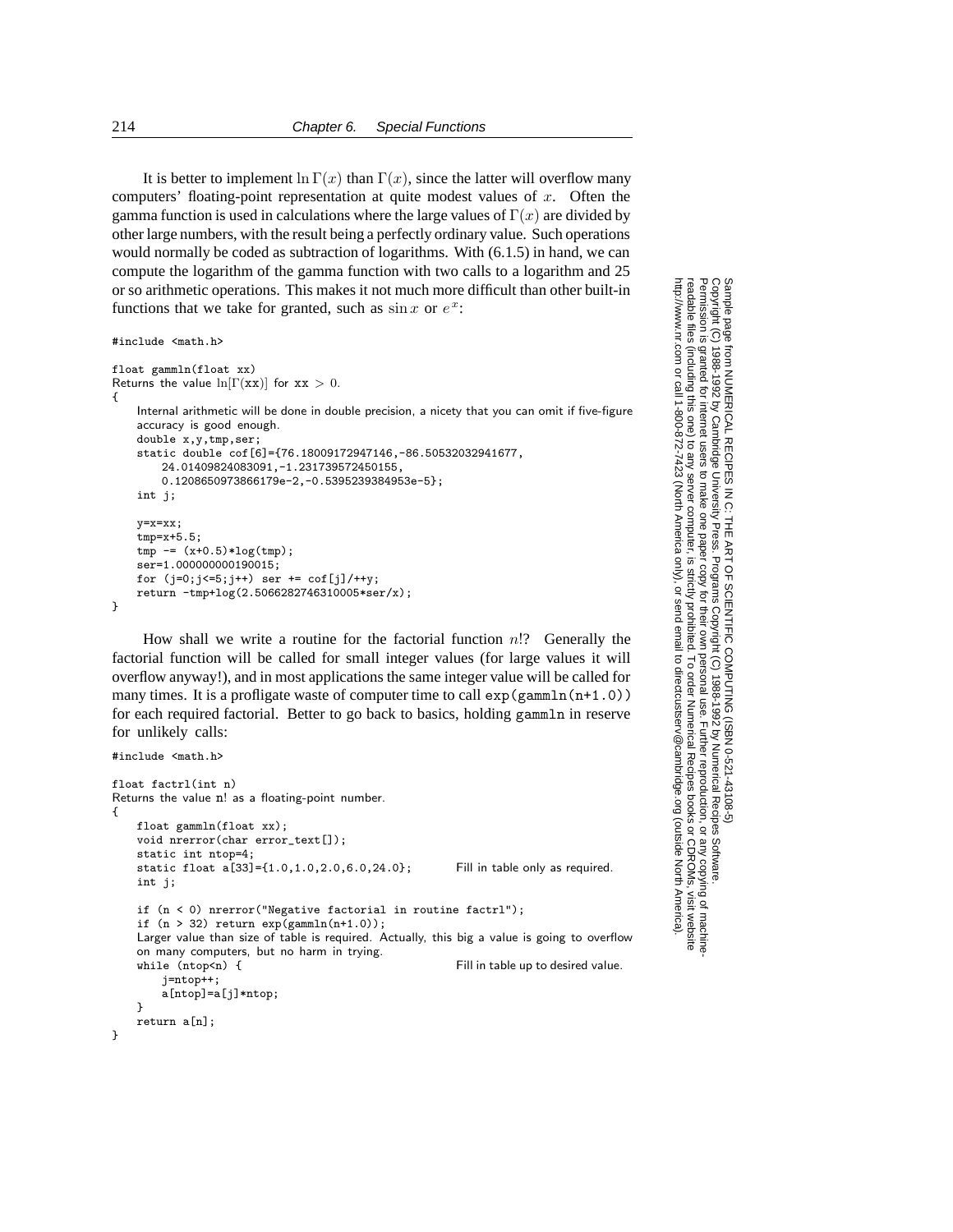A useful point is that factrl will be *exact* for the smaller values of n, since floating-point multiplies on small integers are exact on all computers. This exactness will not hold if we turn to the logarithm of the factorials. For binomial coefficients, however, we must do exactly this, since the individual factorials in a binomial coefficient will overflow long before the coefficient itself will.

The binomial coefficient is defined by

$$
\binom{n}{k} = \frac{n!}{k!(n-k)!} \quad 0 \le k \le n \tag{6.1.6}
$$

#include <math.h>

```
float bico(int n, int k)
Returns the binomial coefficient \binom{n}{k} as a floating-point number.
{
    float factln(int n);
```

```
return floor(0.5+exp(factln(n)-factln(k)-factln(n-k)));
    The floor function cleans up roundoff error for smaller values of n and k.
}
```
which uses

```
float factln(int n)
Returns ln(n!).
{
    float gammln(float xx);
    void nrerror(char error_text[]);<br>static float a[101];
                                            A static array is automatically initialized to zero.
    if (n < 0) nrerror("Negative factorial in routine factln");
    if (n \leq 1) return 0.0;
    if (n \le 100) return a[n] ? a[n] : (a[n] = \text{gamma}(n+1.0)); In range of table.
    else return gammln(n+1.0); Out of range of table.
}
```
If your problem requires a series of related binomial coefficients, a good idea is to use recurrence relations, for example

$$
\binom{n+1}{k} = \frac{n+1}{n-k+1} \binom{n}{k} = \binom{n}{k} + \binom{n}{k-1}
$$
\n
$$
\binom{n}{k+1} = \frac{n-k}{k+1} \binom{n}{k} \tag{6.1.7}
$$

Finally, turning away from the combinatorial functions with integer valued arguments, we come to the beta function,

$$
B(z, w) = B(w, z) = \int_0^1 t^{z-1} (1-t)^{w-1} dt
$$
 (6.1.8)

Permission is granted for internet users to make one paper copy for their own personal use. Further reproduction, or any copyin Copyright (C) 1988-1992 by Cambridge University Press.Programs Copyright (C) 1988-1992 by Numerical Recipes Software. Sample page from NUMERICAL RECIPES IN C: THE ART OF SCIENTIFIC COMPUTING (ISBN 0-521-43108-5) g of machinereadable files (including this one) to any servercomputer, is strictly prohibited. To order Numerical Recipes booksor CDROMs, visit website http://www.nr.com or call 1-800-872-7423 (North America only),or send email to directcustserv@cambridge.org (outside North America).